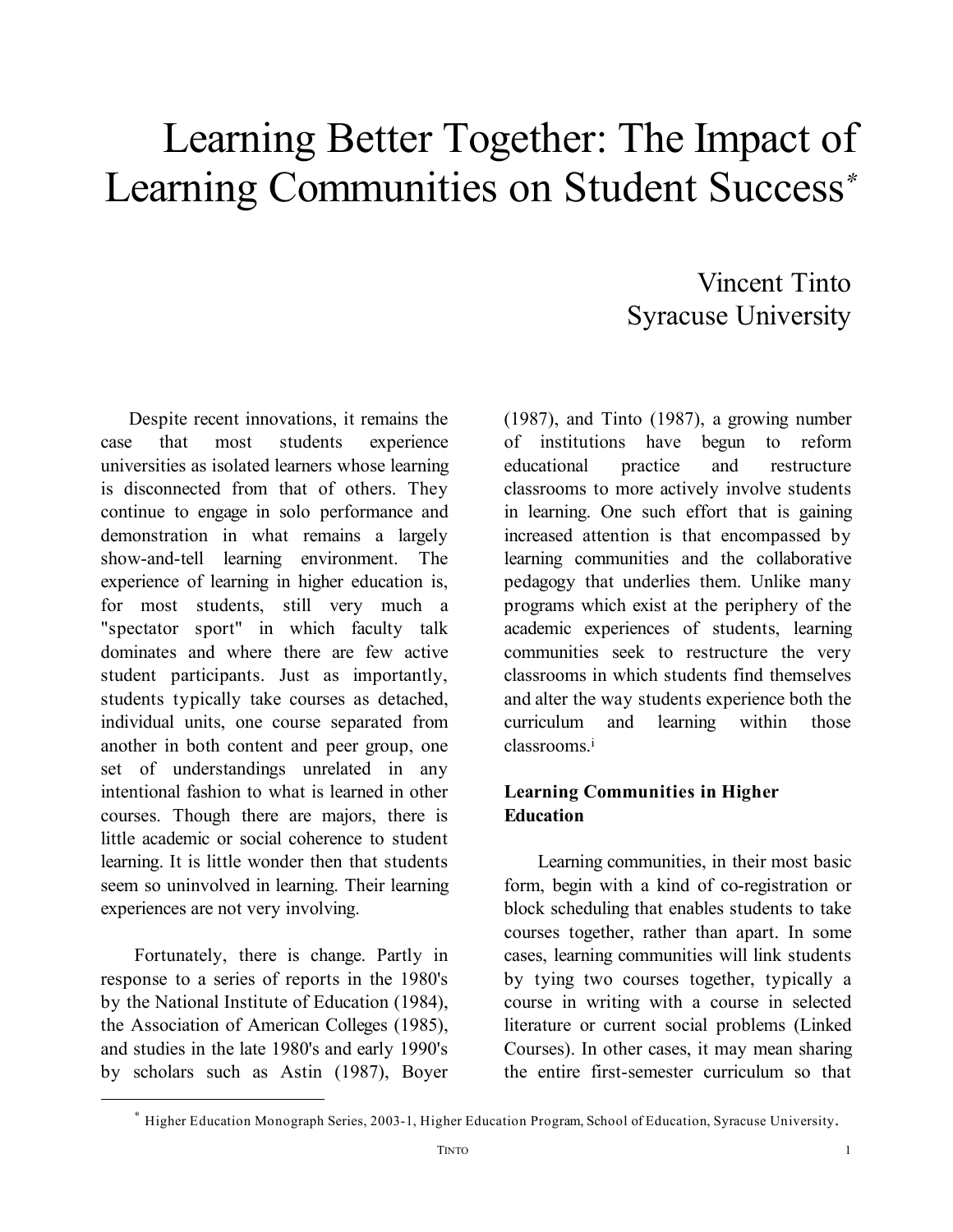students in the learning community study the same material throughout the semester. In some large universities such as the University of Oregon and the University of Washington, the twenty-five to thirty students in a learning community may attend lectures with 200-300 other students but stay together for a smaller discussion section, often called the Freshman Interest Group, led by a graduate student or upperclassman. In still other cases, students will take all their classes together either as separate, but linked, classes (Cluster Learning Communities) or as one large class that meets four to six hours at a time several times a week (Coordinated Studies) (See Figure I).

The courses in which students co-register are not coincidental or random. They are typically connected by an organizing theme which gives meaning to their linkage. The point of doing so is to engender a coherent interdisciplinary or cross-subject learning that is not easily attainable through enrollment in unrelated, stand-alone courses. For example, the Coordinated Studies Program at Seattle Central Community College entitled "Body and Mind" which links courses in human biology, psychology, and sociology, asks students to consider how the connected fields of study pursue a singular piece of knowledge, namely how and why humans behave as they do.

As described by Gablenick and her colleagues in their 1990 book *Learning Communities: Creating Connections among Students, Faculty, and Disciplines*, many learning communities do more than co-register students around a topic. They change the manner in which students experience the curriculum and the way they are taught. Faculty have reorganized their syllabi and their classrooms to promote shared,

collaborative learning experiences among students across the linked classrooms. This form of classroom organization requires students to work together in some form of collaborative groups and to become active, indeed responsible, for the learning of both group and classroom peers. In this way, students are asked to share not only the experience of the curriculum, but also of learning within the curriculum.

Though the content may vary, nearly all the learning communities have three things in common. One is *shared knowledge*. By requiring students to take courses together and organizing those courses around a theme, learning communities seek to construct a shared, coherent curricular experience that is not just an unconnected array of courses in, say, composition, calculus, history, Spanish, and geology. In doing so, they seek to promote higher levels of cognitive complexity that cannot easily be obtained through participation in unrelated courses. The second is *shared knowing*. Learning communities enroll the same students in several classes so they get to know each other quickly and fairly intimately in a way that is part and parcel of their academic experience. By asking students to construct knowledge together, learning communities seek to involve students both socially and intellectually in ways that promote cognitive development as well as an appreciation for the many ways in which one's own knowing is enhanced when other voices are part of that learning experience. The third is *shared responsibility*. Learning communities ask students to become responsible to each other in the process of trying to know. They participate in collaborative groups which require students to be mutually dependent on one another so that the learning of the group does not advance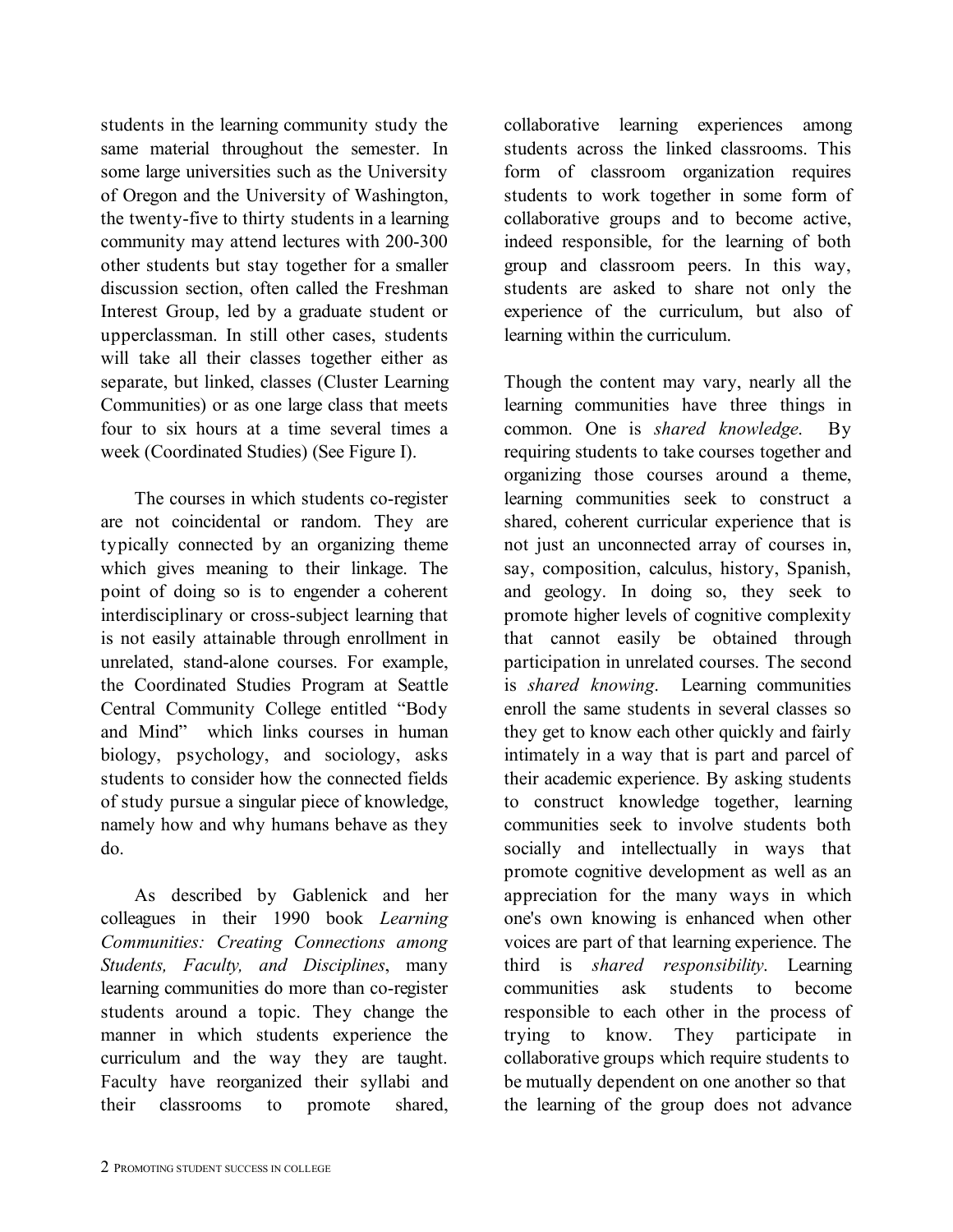

**Figure I: Common Types of Learning Communities**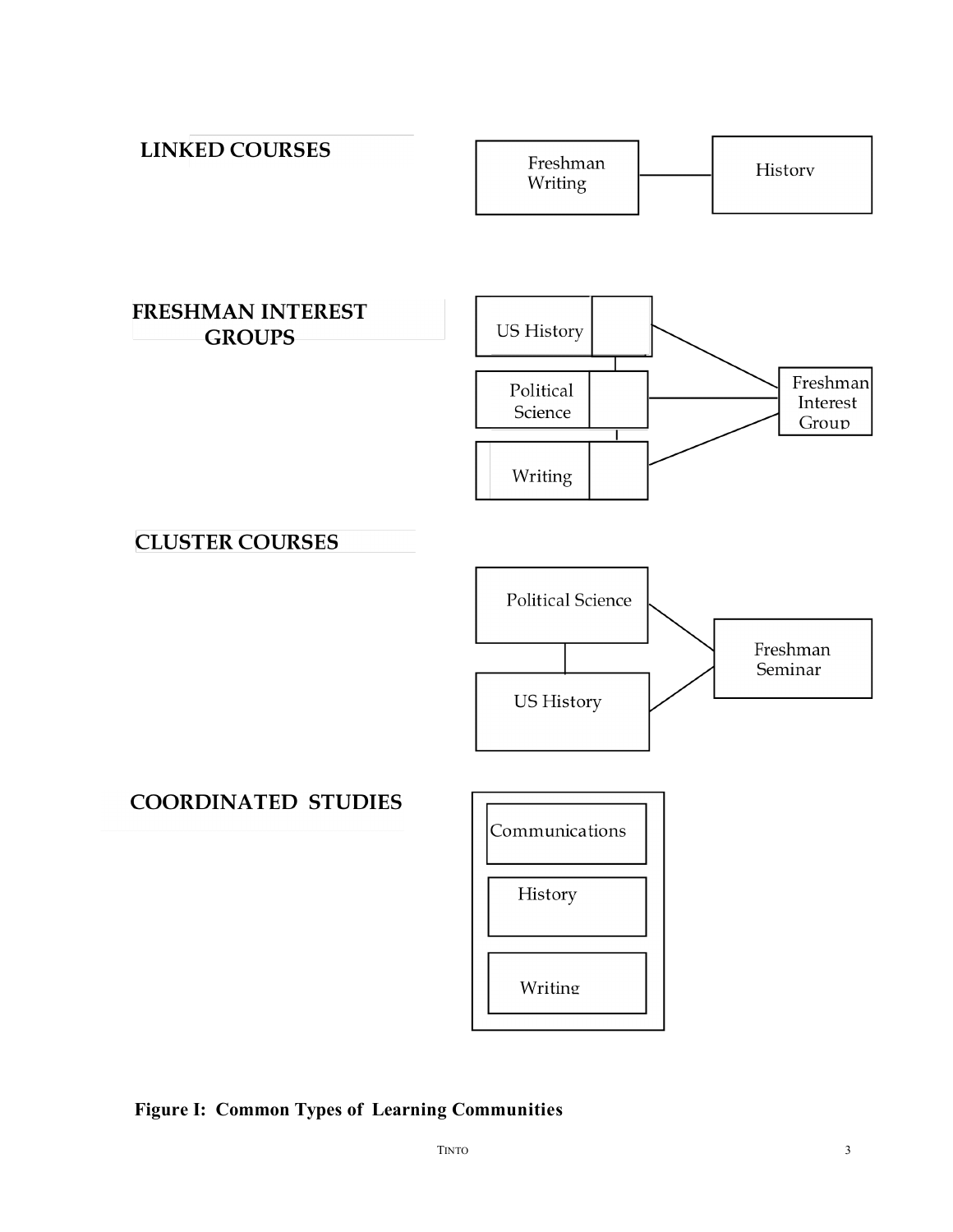without each member doing her or his part.

As a curricular structure, learning communities can be applied to any content and any group of students. Most often, they are designed for the needs of beginning students. In those instance, one of the linked courses becomes a Freshman Seminar. Increasingly, they are also being adapted to the needs of undecided students and students who require developmental academic assistanceii . In these cases, one of the linked courses may be a career exploration and/or developmental advising course or, in the latter case, a "learning to learn" or study skills course. One or more courses may also be developmental in character. In residential campuses, some learning communities have moved into the residence halls. These "living learning communities" combine shared courses with shared living. Students, typically those beginning their first semester of college, enroll in a number of linked courses and living together in a reserved part of a residence hall.

More recently, a number of learning communities have used community service as a linking activity or theme for learning communities. In some cases, at The Evergreen State College, Portland State University, St. Lawrence University, and in colleges in the Maricopa Community College District they have added service learning to one or more of the linked courses. As an extension of traditional models of community service and experiential learning, service learning combines intentional educational activities with service experience to meet critical needs identified by the communities being served. Unlike voluntarism, service-learning is a pedagogical strategy, an inductive approach to education, grounded in the assumption that thoughtfully

organized experience is the foundation for learning (Jacoby, 1996). When connected to learning communities and the collaborative pedagogy that underlies them, service learning becomes a shared experience in which students and faculty are able to engage in time-intensive, interdisciplinary study of complex social problems that may be used to apply and test theory learned in the classroom or to generate knowledge from experience. In either case, service learning in a collaborative setting seems to promote not only the acquisition of course content, but also enhanced intellectual development and a shared sense of responsibility for the welfare of others (Jacoby, 1994).

When applied to particular groups of students, as described above, the "faculty" of the learning community almost always combine the work of both academic and student affairs professionals. Indeed such learning communities call for, indeed require, the collaborative efforts of both parties. This is the case because the staff of student affairs are typically the only persons on campus who possess the skills and knowledge needed to teach some of the linked courses. Take the case of learning communities for students requiring developmental assistance. In Cluster Learning Communities, for example, the "faculty" of the learning community may consist of a faculty person who teaches a regular introductory course in Economics and two members of a learning support center who teach developmental writing and mathematics.

To be effective, learning communities require their "faculty", that is the academic and student affairs professionals who staff the learning community, to collaborate on both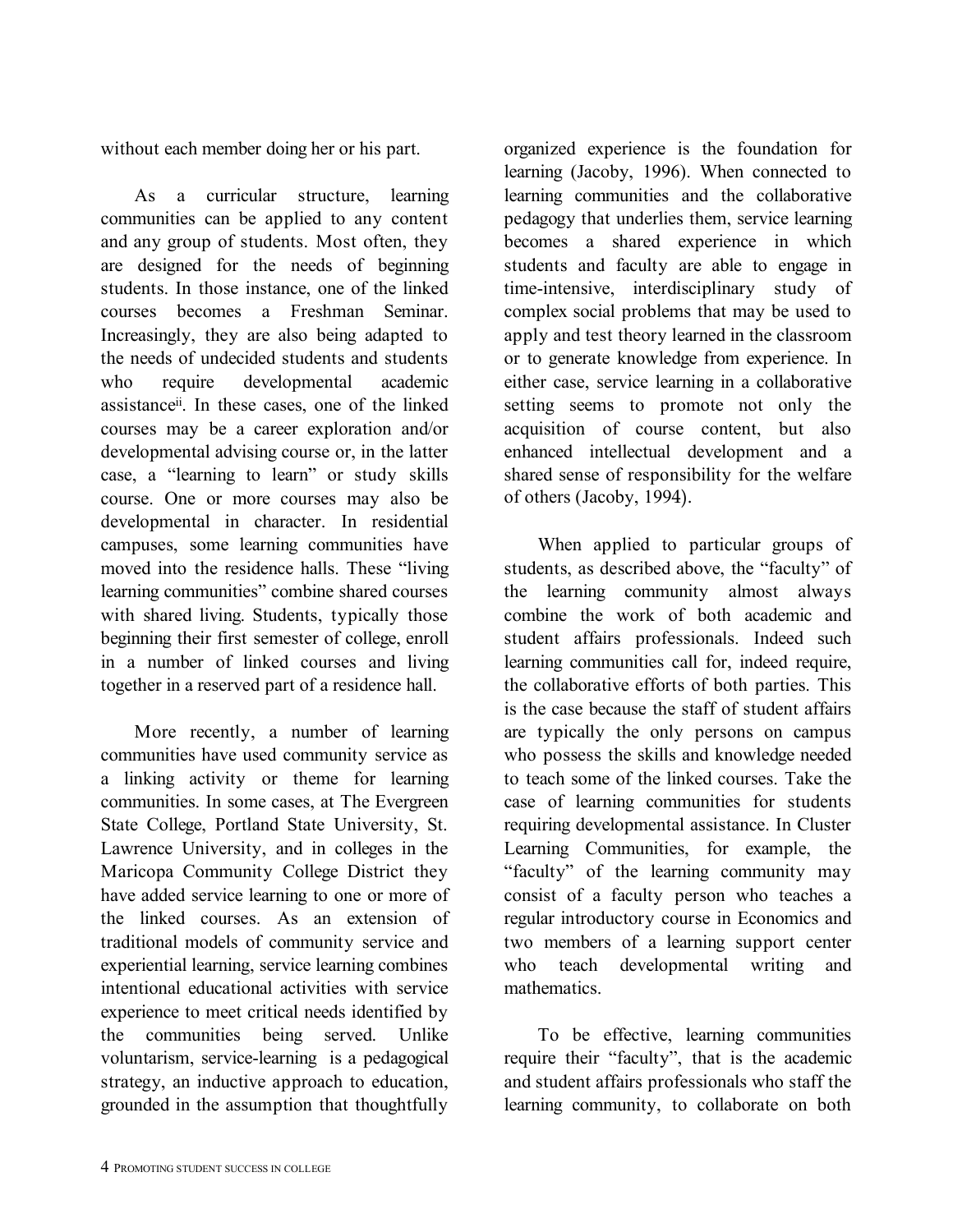the content and pedagogy of the linked courses. They have to work together, as equal partners, to ensure that the linked courses provide a coherent shared learning experience. One of the many benefits of such collaboration, where all voices are heard, is that the academic staff come to "discover" the wealth of knowledge that student affairs professionals bring to the discourse about teaching and learning. iii Furthermore, in leaving, at least momentarily, their respective silos, both come to discover the many benefits of looking at one's work from fresh eyes.

## **Research on Learning Communities**

Though there is growing interest in learning communities, most programs are in their infancy and evidence of their impact is spotty at best. Our view of the efficacy of learning communities is largely the result of anecdotal evidence and periodic institutional reports or assessments that are reported at conferences and national meetings. That is until recently. A recent study carried out by this author under the auspices of the National Center for Teaching, Learning, and Assessment ( a research center funded by a five year grant from the U.S. Office of Education) explored the impact of learning community programs upon the academic and social behavior and persistence of new students in three different institutional settings, specifically the University of Washington, LaGuardia Community College in New York City, and Seattle Central Community College.

Though intentionally limited in scope, that research yielded a number of important insights into the impacts of learning communities on student learning and persistence. First, students in learning

communities tended to form their own selfsupporting groups which extended beyond the classroom. Learning community students spent more time together out of class than did students in traditional, unrelated stand-alone classes and they did so in ways which students saw as supportive. Indeed, some students at the urban community colleges saw those groups as critical to their ability to continue in college. Second, learning community students became more actively involved in classroom learning, even after class. They spent more time learning together both inside and outside the class. In this way, learning communities enabled students to bridge the divide between academic classes and student social conduct that frequently characterizes student life. They tended to learn and make friends at the same time. And as students spent more time together learning, they learned more. Third, participation in the learning community seemed to enhance the quality of student learning. By learning together everyone's understanding and knowledge was, in the eyes of the participants, enriched. As the same time, students in the learning community programs perceived themselves as having made significantly greater intellectual gains over the course of the semester than did similar students in the comparison classes. Fourth, as students learned more and saw themselves as more engaged both academically and socially, they persisted at a substantially higher rate than did comparable students in the traditional curriculum. At Seattle Central Community College, for example, learning community students continued at a rate approximately twenty-five percentage points higher than did students in the traditional curriculum.

Finally, student participants' stories highlighted powerful messages about the value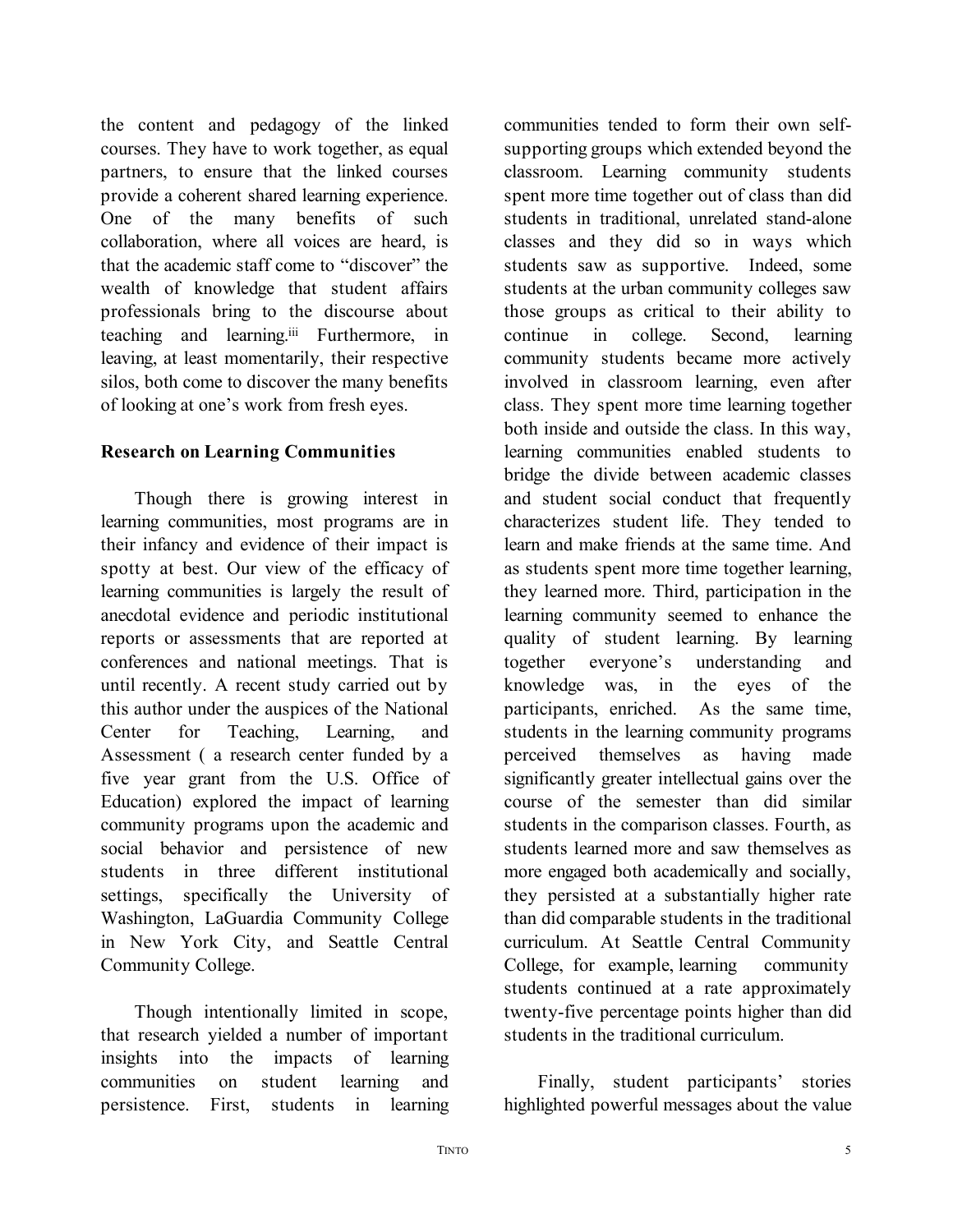of collaborative learning settings in fostering what could be called "the norms of educational citizenship," that is to say norms which promote the notion that individual educational welfare is tied inexorably to the educational welfare and interests of other members of the educational community. Students in these programs reported an increased sense of responsibility to participate in the learning experience, and an awareness of their responsibility for both their learning and the learning of others.

#### **Concluding Observation**

Learning communities do not represent a "magic bullet" to student learning. Like any other pedagogy, there are limits to their effectiveness. Some students do not like learning with others and some faculty find collaborating with other faculty and staff difficult. Nevertheless, like other efforts to enhance student involvement in learning such as cooperative learning and classroom assessment, there is ample evidence to support the contention that their application enhances student learning and persistence and enriches faculty professional lives (Cross, 1998). Little wonder then that so many institutions have recently initiated learning communities and a number of foundations have established programs to support their development.

 $\mathcal{L}_\text{max}$ 

*Vincent Tinto is chair of the Higher Education Program at Syracuse University and Distinguished University Professor. He can be reached by phone at 315 443-4763 or by email at vtinto@syr.edu*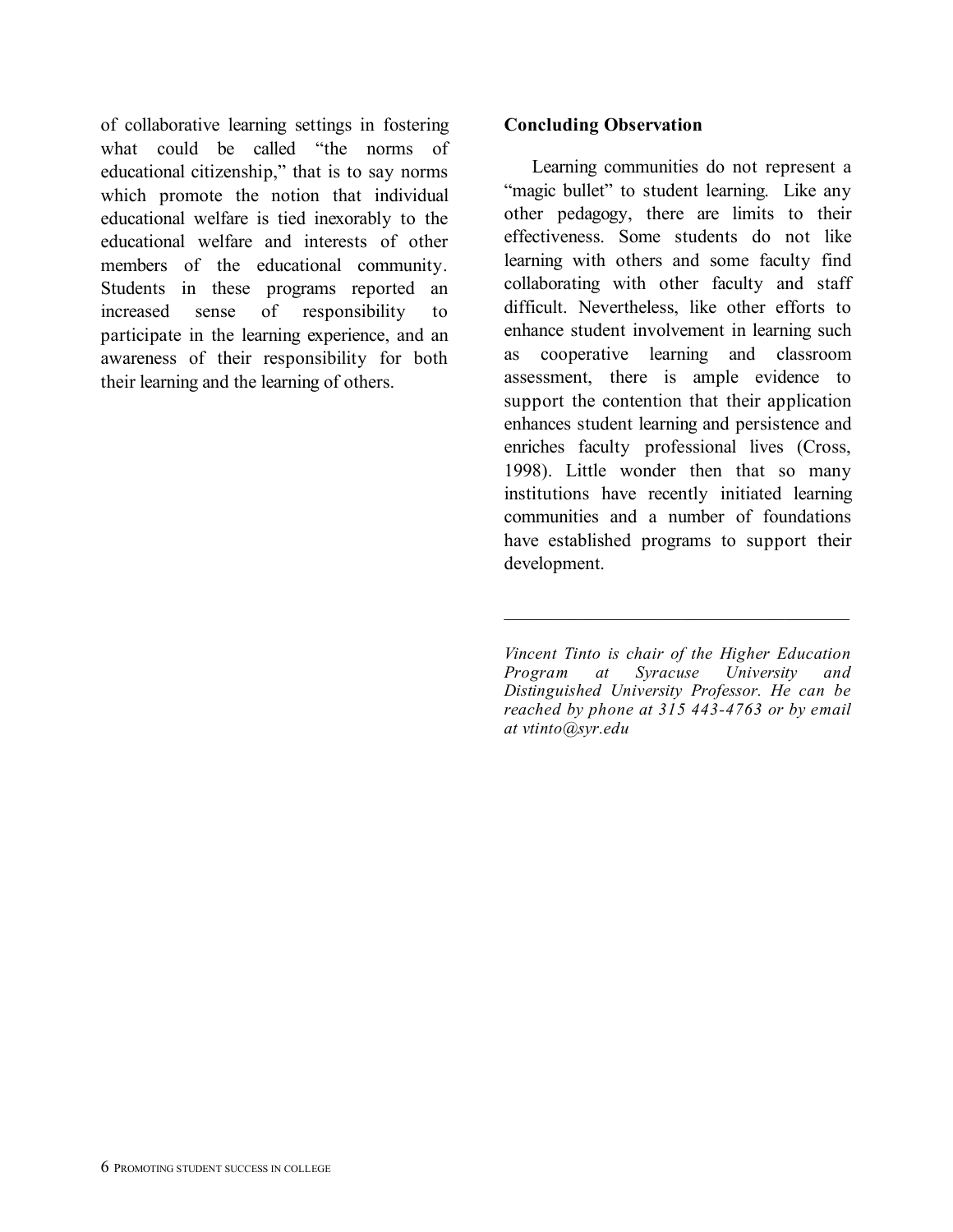#### **Footnotes**

<sup>1</sup> Learning communities are not new. In the United States, they date back to the early work of the philosopher and educational theorist Alexander Meiklejohn and to the Experimental College at the University of Wisconsin which he helped established in 1927 (Meiklejohn, 1932). However, like Joseph Tussman's experiment at the University of California at Berkeley (1969), early learning communities were limited in scope and in the students they served. The current movement, led over the past twelve years by the Washington Center at The Evergreen State College, is different not only because it involves a greater range of institutions public and private, two and fouryear, but also because it is being adapted to the learning needs of a broad range of students.

2. A variant on this theme of providing assistance through linked courses is supplemental instruction (Blance, De Buhr & Martin, 1983). In this model of academic assistance, students participate in the regular courses with the proviso that they also attend supplemental instruction groups that meet, with a peer tutor, outside of class for one or more hours per week. Academic assistance is provided in those groups, often in a cooperative manner, and is timed to address the changing demands of the course to which the groups are attached. In this manner, supplemental instruction represents a type of learning community which links a remedial unit to a regular class. It is, to borrow the language of those who work with learning communities, a type of "linked course."

3. One of the ironies of this situation is that the typical student affairs professional knows more about student learning than does the typical faculty member. Least we forget, the faculty are the only members of the teaching profession, from kindergarten through college, who are not trained to teach their own students. Neither the students they wish they had nor the students they do have.